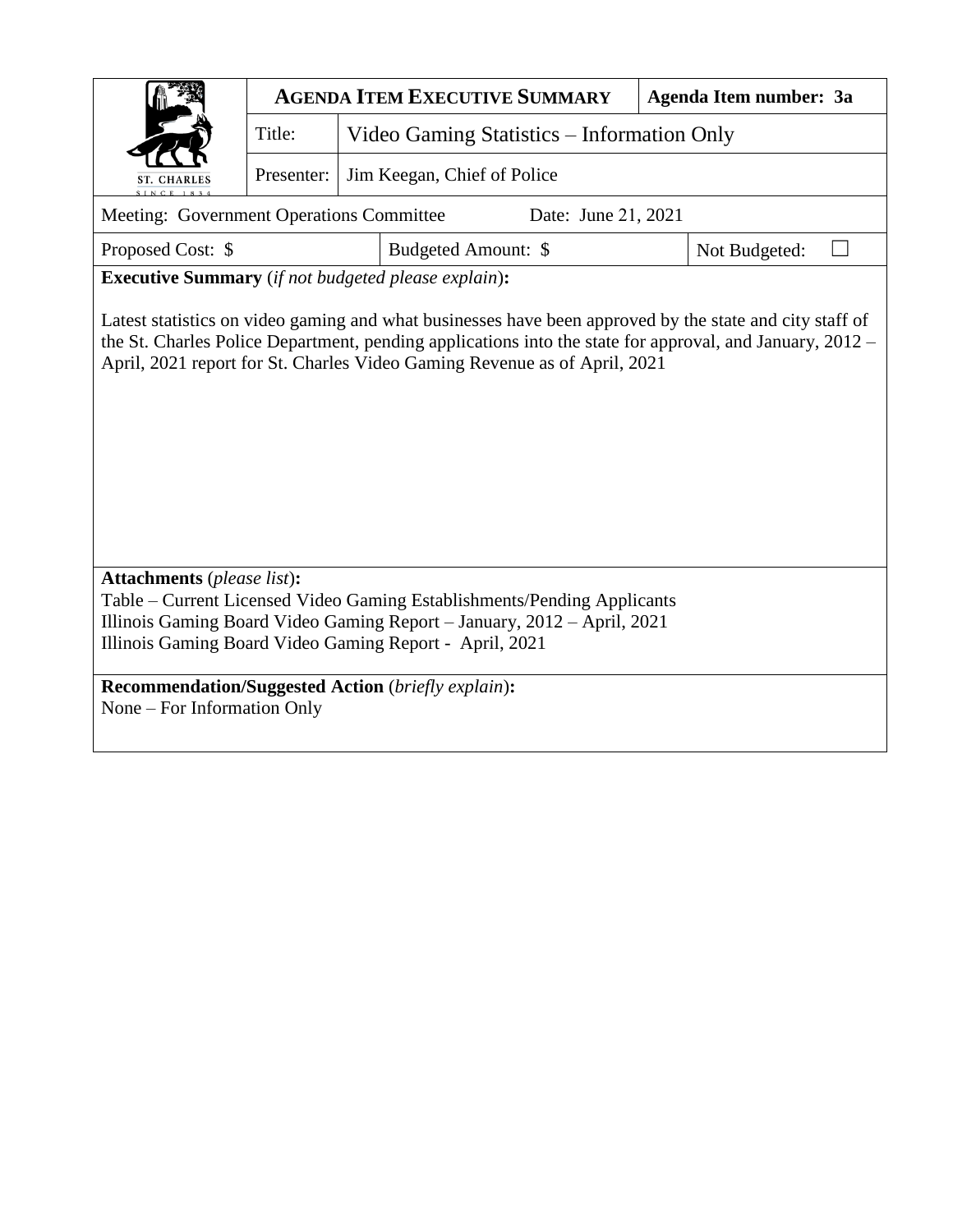# **City of St. Charles Video Gaming Statistics April, 2021**

| <b>LICENSED ESTABLISHMENTS</b>             | <b>CORPORATION NAME</b>                | <b>ADDRESS</b>               |             |
|--------------------------------------------|----------------------------------------|------------------------------|-------------|
| <b>Alexanders Café</b>                     | Alexanders Café, Inc.                  | 1650 W. Main St.             | St. Charles |
| Alibi Bar & Grill                          | Alibi Bar & Grill, Ltd.                | 12 N. 3rd St.                | St. Charles |
| Alley 64                                   | Alley 64, Inc.                         | 212 W. Main St.              | St. Charles |
| <b>Arcada Theatre</b>                      | Onesti Entertainment Corp.             | 105 E Main St.               | St. Charles |
| Rookies 1, All American Pub                | BK & MM Ventures, LLC                  | 1545 W. Main St.             | St. Charles |
| The Crazy Fox Bar & Grille                 | Crazy Fox, LLC                         | 104 E Main St                | St. Charles |
| Dawn's Beach Hut                           | Dawn's Café, LTD                       | 8 N Third St.                | St. Charles |
| <b>The Filling Station</b>                 | Health Nuts, Ltd.                      | 300 W Main St.               | St. Charles |
| <b>St. Charles Bowl</b>                    | LA Manson Corp.                        | 2520 W Main St               | St. Charles |
| <b>Second Street Tavern</b>                | Mark VII Hospitality, Ltd.             | 221 S. 2nd Street            | St. Charles |
| <b>Brown's Chicken</b>                     | NLHM, Inc.                             | 1910 Lincoln Highway         | St. Charles |
| The Evergreen Pub & Grill                  | Northwoods Pub and Grill, LLC          | 1400 W Main St               | St. Charles |
| <b>R</b> House                             | SCMC Enterprises, Inc.                 | 214 W Main Street            | St. Charles |
| Riverside Pizza & Pub                      | Riverside Pizza, Inc.                  | 102 E Main St                | St. Charles |
| <b>Spotted Fox Ale House</b>               | St. Charles Sports LLC                 | 3615 E. Main St.             | St. Charles |
| <b>Tap House Grill</b>                     | Tap House Grill St. Charles, LLC       | 3341 W Main St.              | St. Charles |
| St. Charles Moose Lodge 1368               | St Charles Moose Lodge 1368            | 2250 W Rt. 38                | St. Charles |
| <b>Throwbacks Sports Bar</b>               | Jay's & N Inc.                         | 1890 W Main Street           | St. Charles |
| <b>Yummy Place</b>                         | Yummy Place Burrito Los Asaderos, Inc. | 2400 E Main Street           | St. Charles |
| <b>PENDING ESTABLISHMENTS</b>              | <b>CORPORATION NAME</b>                | <b>ADDRESS</b>               |             |
|                                            |                                        |                              |             |
| <b>Charlie Fox's Pizzeria &amp; Eatery</b> | Charlie Fox's Pizzeria & Eatery, LLC   | 3341 W Main Street, #7       | St. Charles |
| Salerno's on the Fox                       | Salerno and Sons, Inc.                 | 320 N 2 <sup>nd</sup> Street | St. Charles |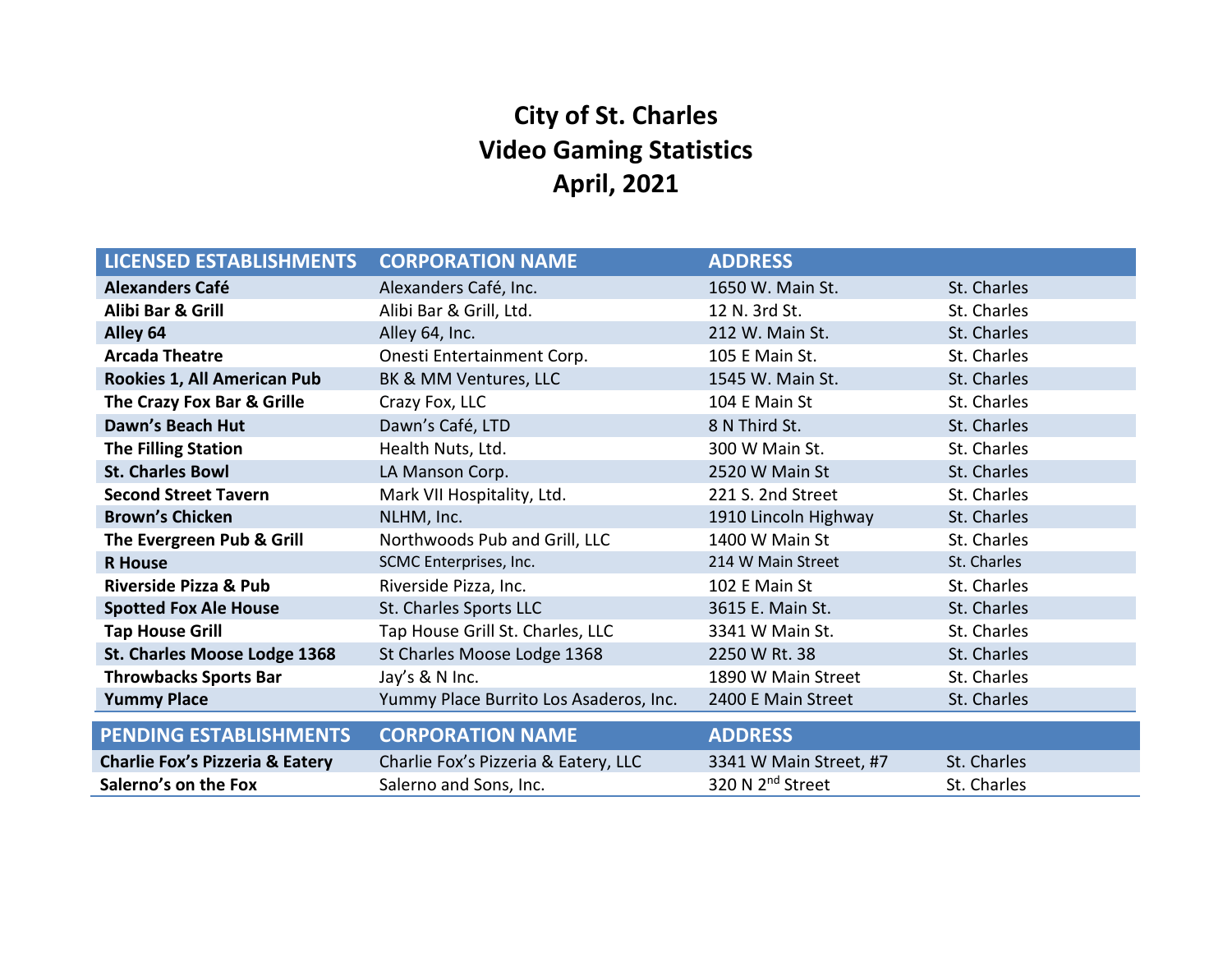## **ILLINOIS GAMING BOARD VIDEO GAMING REPORT**

5/17/2021

9:16 am

### *St. Charles*

#### **April 2021**

|                      |                                                  |                          |                     | <b>VGT Wagering Activity</b> |                |                                        | <b>VGT Income</b> |                  |                               | <b>VGT Tax Distribution</b> |                       |                              |
|----------------------|--------------------------------------------------|--------------------------|---------------------|------------------------------|----------------|----------------------------------------|-------------------|------------------|-------------------------------|-----------------------------|-----------------------|------------------------------|
| <b>Municipality</b>  | <b>Establishment</b>                             | License<br>Number        | <b>VGT</b><br>Count | Amount<br>Played             | Amount<br>Won  | <b>Net Wagering</b><br><b>Activity</b> | Funds In          | <b>Funds Out</b> | <b>Net Terminal</b><br>Income | NTI Tax                     | <b>State</b><br>Share | <b>Municipality</b><br>Share |
| <b>St. Charles</b>   | Alley 64, INC.                                   | 160702383                | 5                   | \$830,775,77                 | \$759,360.85   | \$71,414.92                            | \$282,246.00      | \$210,830.98     | \$71,415.02                   | \$24,281.14                 | \$20,710.38           | \$3,570.76                   |
| <b>St. Charles</b>   | BK & MM VENTURES LLC                             | 160702415                | 6                   | \$541,927.18                 | \$492,164.50   | \$49,762.68                            | \$166,454.00      | \$116,691.32     | \$49,762.68                   | \$16,919.35                 | \$14,431.21           | \$2,488.14                   |
| <b>St. Charles</b>   | CRAZY FOX, LLC                                   | 170701805                | 6                   | \$248,990.82                 | \$235,273.80   | \$13,717.02                            | \$79,741.00       | \$66,025.28      | \$13,715.72                   | \$4,663.30                  | \$3,977.52            | \$685.78                     |
| <b>St. Charles</b>   | HEALTH NUTS, LTD.                                | 180702391                | 5                   | \$194,950.56                 | \$177,339.56   | \$17,611.00                            | \$70,290.00       | \$52,678.95      | \$17,611.05                   | \$5,987.82                  | \$5,107.26            | \$880.56                     |
| <b>St. Charles</b>   | Jay's & N Inc.                                   | 190704088                |                     | \$310,086.01                 | \$282,664.46   | \$27,421.55                            | \$95,580.00       | \$68,158.85      | \$27,421.15                   | \$9,323.19                  | \$7,952.13            | \$1,371.06                   |
| <b>St. Charles</b>   | L. A. MANSON CORPORATION                         | 160703156                |                     | \$162,688.06                 | \$152,442.04   | \$10,246.02                            | \$51,852.00       | \$41,605.98      | \$10,246.02                   | \$3,483.65                  | \$2,971.35            | \$512.30                     |
| <b>St. Charles</b>   | MARK VII HOSPITALITY LIMITED                     | 170702225                | 6                   | \$645,567.19                 | \$586,285.76   | \$59,281.43                            | \$187,316.00      | \$128,034.57     | \$59,281.43                   | \$20,155.70                 | \$17,191.62           | \$2,964.08                   |
| <b>St. Charles</b>   | NLHM Inc.                                        | 160702847                | 6                   | \$156,784.83                 | \$147,815.16   | \$8,969.67                             | \$44,485.00       | \$35,515.29      | \$8,969.71                    | \$3,049.69                  | \$2,601.21            | \$448.48                     |
| <b>St. Charles</b>   | Northwoods Pub & Grill Inc.                      | 160702493                | 5                   | \$495,400.30                 | \$446,941.13   | \$48,459.17                            | \$161,632.00      | \$113,172.83     | \$48,459.17                   | \$16,476.11                 | \$14,053.15           | \$2,422.96                   |
| <b>St. Charles</b>   | Riverside Pizza, Inc.                            | 160702553                | 5                   | \$456,502.20                 | \$417,694.07   | \$38,808.13                            | \$140,631.00      | \$101,822.87     | \$38,808.13                   | \$13,194.74                 | \$11,254.34           | \$1,940.40                   |
| <b>St. Charles</b>   | SAINT CHARLES SPORTS, LLC                        | 160702605                |                     | \$281,718.67                 | \$255,519.15   | \$26,199.52                            | \$80,735.00       | \$54,535.48      | \$26,199.52                   | \$8,907.84                  | \$7,597.86            | \$1,309.98                   |
| <b>St. Charles</b>   | SCMC ENTERPRISES, INC.                           | 190702660                |                     | \$17,967.90                  | \$13,755.50    | \$4,212.40                             | \$7,645.00        | \$3,432.60       | \$4,212.40                    | \$1,432.20                  | \$1,221.58            | \$210.62                     |
| <b>St. Charles</b>   | St. Charles Lodge No. 1368, Loyal Order of Moose | 160802392                |                     | \$155,950.57                 | \$145,316.33   | \$10,634.24                            | \$54,997.00       | \$44,362.76      | \$10,634.24                   | \$3,615.60                  | \$3,083.89            | \$531.71                     |
| <b>St. Charles</b>   | TAP HOUSE GRILL ST. CHARLES, LLC                 | 170702248                | 6                   | \$399,251.56                 | \$382.974.96   | \$16,276.60                            | \$110,493.00      | \$94,216.26      | \$16,276.74                   | \$5,534.09                  | \$4,720.26            | \$813.83                     |
| <b>St. Charles</b>   | YUMMY PLACE BURRITO LOS ASADEROS INC.            | 190700390                | 5                   | \$94,984.63                  | \$88,628.47    | \$6,356.16                             | \$26,400.00       | \$20,043.84      | \$6,356.16                    | \$2,161.15                  | \$1,843.33            | \$317.82                     |
| <b>REPORT TOTAL:</b> |                                                  | <b>15 Establishments</b> | 82                  | \$4.993.546.25               | \$4,584,175.74 | \$409,370.51                           | \$1,560,497.00    | \$1,151,127.86   | \$409,369.14                  | \$139,185.57                | \$118,717.09          | \$20,468.48                  |